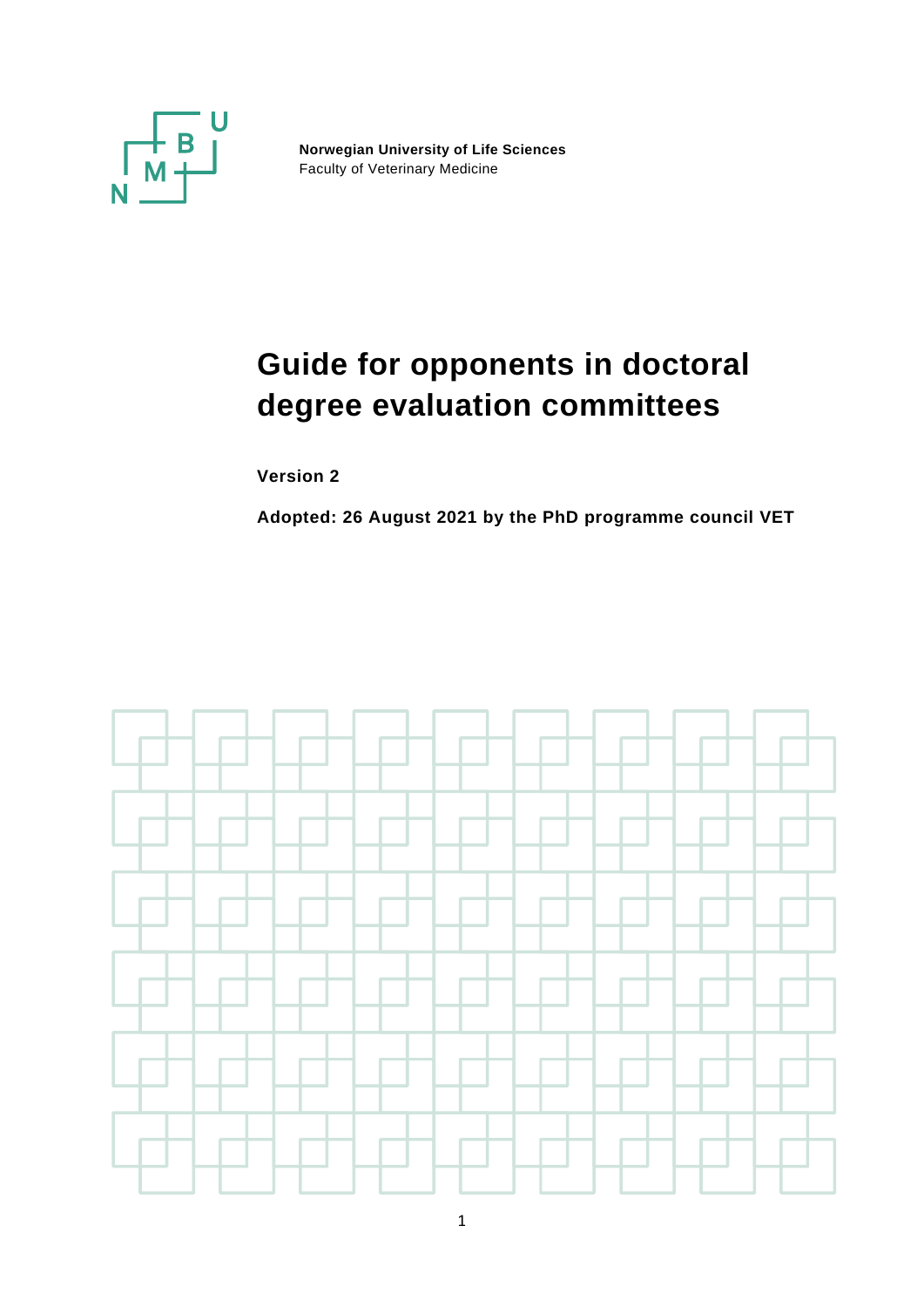# Contact information

If you have any questions, please contact the committee's coordinator or the PhD advisers (email: [phd.radgiver.vet@nmbu.no\)](mailto:phd.radgiver.vet@nmbu.no).

# Terminology

An evaluation committee (hereinafter referred to as the committee) normally consists of three expert members, two of whom are external members and one of whom is an internal member. The internal member is the chair of the committee, and also its coordinator.

The two external members are the first and second opponents.

The committee's coordinator is also referred to as the third opponent.

# Important deadlines

The committee's recommendation shall be available within three months of the committee receiving all parts of the thesis for evaluation, and no later than 25 working days before the planned public defence. The committee should be allowed at least six weeks to conduct its academic assessment. If a thesis is submitted shortly before a holiday, the distribution of the thesis to the committee may be delayed until after the holiday. If the committee receives the thesis shortly before a holiday, the deadline for submitting its evaluation may be extended.

The committee must quickly begin work to find a tentative date for the public defence and trial lecture. It is the coordinator's responsibility to prompt the committee to set a date. Please note that the committee members are expected to attend the committee's pre-disputation dinner the day before the public defence of the thesis and be present for the entire day of the public defence.

The committee is asked to suggest three or four possible dates to the PhD advisor (avoid Wednesdays due to management meeting). The PhD advisor will contact the candidate, the main supervisor and the chairperson for the public defence and find an available venue (Auditorium Hippocampus or Festsalen U215). The date cannot be changed once it has been confirmed by the PhD advisor. The date is considered tentative until the committee has approved the thesis.

Once a tentative date has been set, the coordinator must draw up a schedule with deadlines for the evaluation committee's work.

Important deadlines:

- Deadline for submission of the evaluation report (within three months of the committee receiving all parts of the thesis for evaluation, and no later than 25 working days before the planned public defence)
- Deadline for proposing a title for the trial lecture (no later than 15 working days before the date of the public defence)

The date is confirmed when the committee concludes in its evaluation report that it recommends that the thesis be approved for public defence.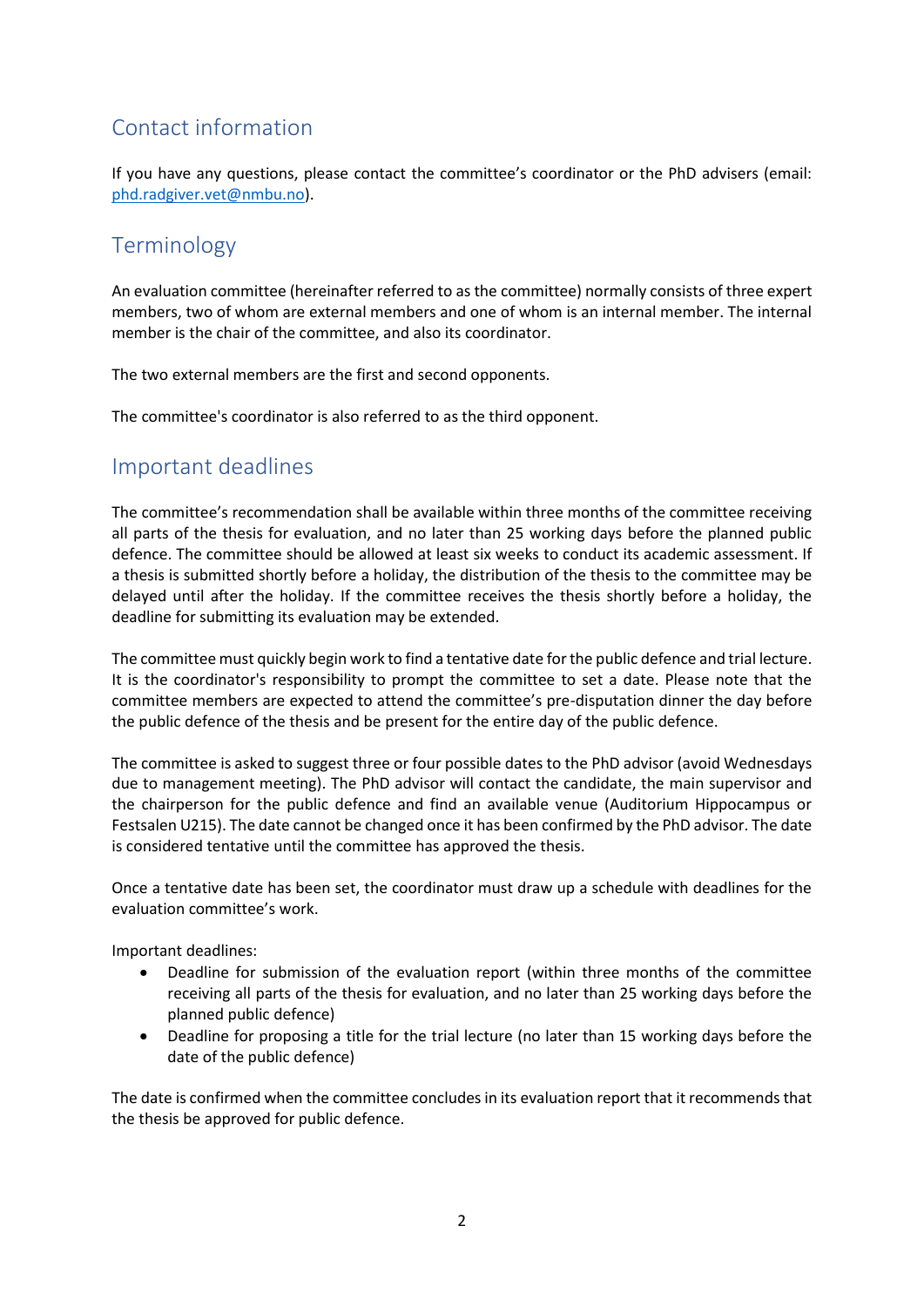#### Submission of the recommendation

The committee will make two evaluations at different times: 1) an evaluation of whether the thesis is worthy of a public defence for the PhD degree, 2) an evaluation of whether the candidate has passed the doctoral exam. The doctoral exam comprises two parts: the trial lecture and the public defence of the thesis. The two parts of the doctoral exam are assessed as passed or failed, and candidates are expected to pass. In practice, this means that the first of the two evaluation – the evaluation of the thesis – is the crucial step, and that theses of insufficient quality should be rejected at this stage.

The coordinator must submit the recommendation for approval no later than 25 working days before the planned public defence. The committee must agree on an internal deadline to allow the coordinator sufficient time for quality-assurance and editing of the recommendation in the form *NMBU 4.4 Assessment of the thesis*.

The committee submits a joint reasoned recommendation to the Faculty  $(phd.radgiver.vet@nmbu.no)$  on whether the thesis is worthy of a public defence for the doctoral degree. All members of the committee shall evaluate the entire thesis, but it is recommended that the two opponents with special expertise on the topic formulate the recommendation.

Please note that all parts of the thesis, both the introductory chapter ('kappe') and the accompanying articles, shall be evaluated and covered in the academic discussion during the public defence. Both opponents can discuss the same part and/or article, however. It is recommended that the coordinator make sure, at an early stage of the process, that the committee discusses and decides which parts of the thesis the first and second opponent, respectively, shall have chief responsibility for. It may be most practical for the opponents to take chief responsibility for writing the recommendation for the same parts for which they will be responsible during the public defence.

#### Given topic for the trial lecture

The title of the trial lecture must be approved by the Faculty before being communicated to the candidate ten (10) working days before the lecture is to be held. The coordinator must therefore submit the proposed topic no later than 15 working days before the date set for the public defence to allow sufficient time to approve and, if relevant, change the title.

Please note that the topic of the lecture should not be directly linked to the specific topic of the thesis, but should usually aim to provide a broader overview of the discipline. In cases where the title proposed by the committee is rejected, the reason is usually that the title is too closely linked to the topic of the thesis.

#### Public defence

Normally, no more than four months should pass between the submission of the thesis and the public defence. The public defence shall take place no earlier than 25 working days after the recommendation was submitted.

#### Trial lecture

The trial lecture takes place on the same day as the public defence of the thesis.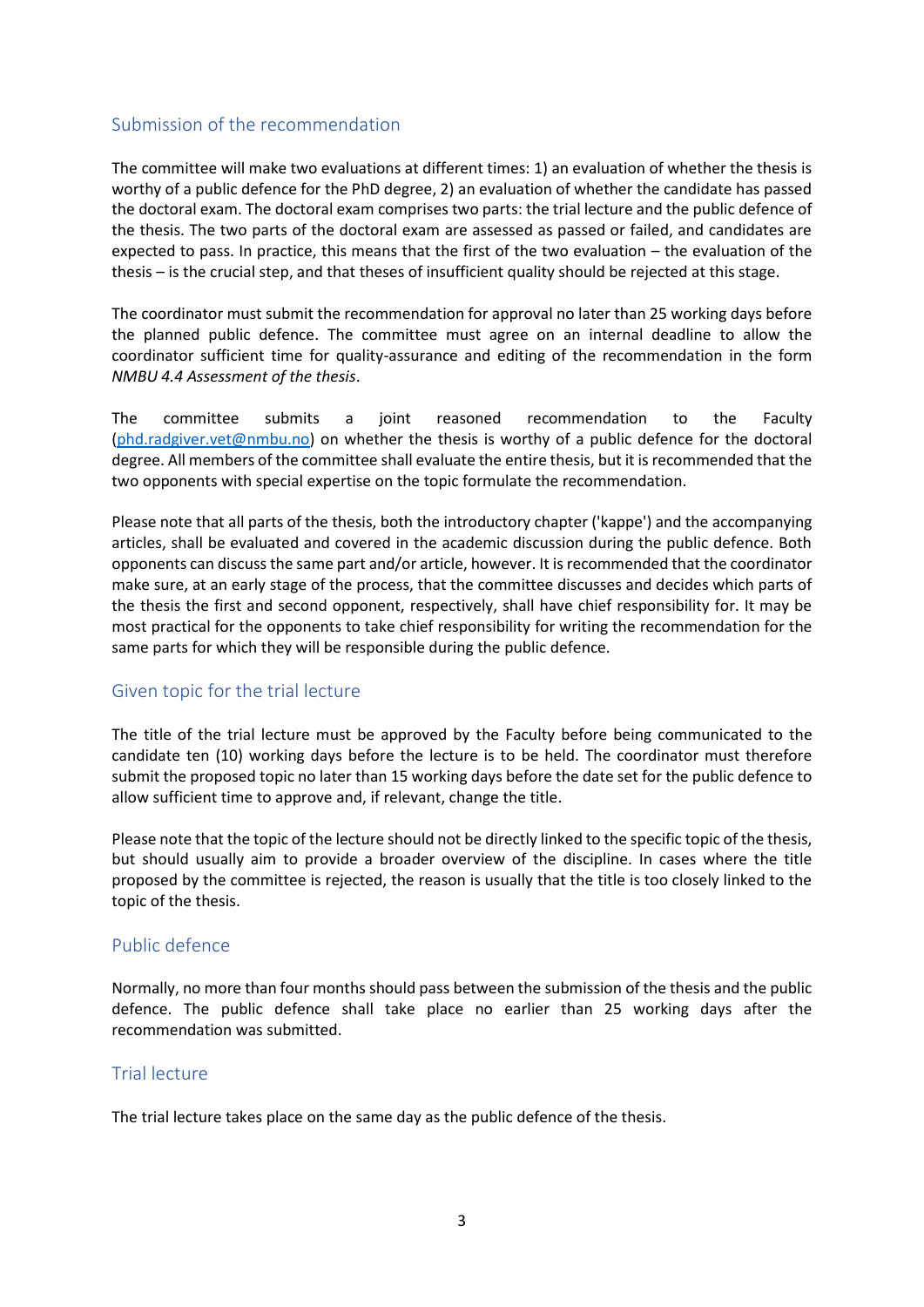# Evaluation of the thesis

#### Evaluation of the thesis

A Norwegian doctoral degree is awarded as proof that the candidate's research qualifications are of a certain standard. The candidates must complete a coursework component in addition to their research work. Together, the coursework component and research work shall provide an education at a high academic level and learning outcomes.

The minimum scope of the coursework component at master's degree or PhD level is 30 credits, and it will be adapted to the candidate's doctorate work. The committee will receive an overview of the coursework component with the thesis and can make use of this overview when preparing their questions.

When evaluating the thesis, particular emphasis shall be placed on whether the thesis is an independent and complete piece of scientific work of high academic standard in terms of:

- formulation of research questions
- conceptual precision
- methodological, theoretical and empirical basis
- documentation
- use of literature and form of presentation

The committee shall consider whether the material and methods are appropriate to the questions raised in the thesis. The thesis shall also contribute to new scholarly knowledge and maintain an academic standard that can justify publication as part of the literature in the field.

The thesis can consist of a monograph or a compilation of several pieces of work in the form of scholarly articles. If the candidate has chosen the article format, the thesis must contain an introductory chapter ('kappe'). The function of the introductory chapter is to provide an overall perspective that summarises and collates the research questions and conclusions presented in the part-works.

If the thesis contains joint publications, the PhD candidate must obtain declarations from his/her coauthor(s) and their consent to use the work as part of the thesis (signed by the most important coauthors, maximum 5 co-authors per article/manuscript). The committee must consider to what extent the candidate's contribution to the joint publication can be identified and whether the candidate is responsible for a sufficient portion of the thesis. If the documentation submitted by the candidate is insufficient, the committee may take steps to obtain further information.

The requirements that apply to the thesis are described in Section 10 of the Regulations for the Doctor Philosophiae (PhD) degree.

#### The content of the recommendation

The committee submits a joint reasoned recommendation to the Faculty on whether the thesis is worthy of a public defence for the doctoral degree (by completing the form NMBU 4.4 Assessment of the thesis). The recommendation must contain:

- A brief description of the format (monograph/article-based), type and length of the thesis

- Description of the scientific significance of the thesis
- Key aspects concerning theory, hypotheses, material, methods and findings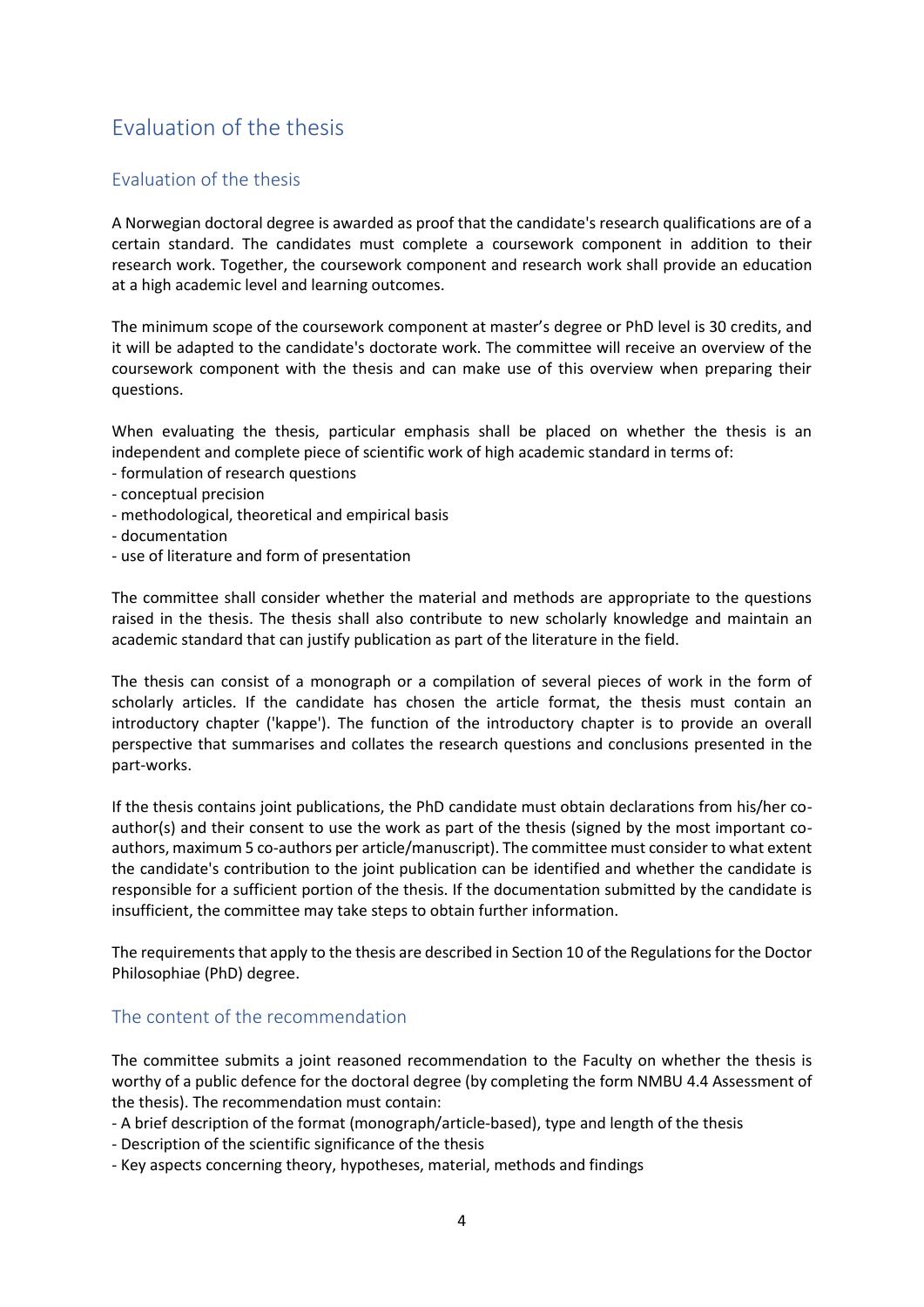- The thesis' strengths and weaknesses
- Conclusion on recommendation

#### The committee's recommendation

The committee shall submit a joint reasoned recommendation to the Faculty on whether the thesis is worthy of a public defence for the doctoral degree. The recommendation shall normally be available no later than 25 working days before the planned public defence.

- *Positive recommendation*: If the committee unanimously recommends that the thesis be approved for public defence of the PhD degree, the trial lecture and public defence can proceed according to plan. In this case, it will not be possible for the PhD candidate to make revisions to the thesis after the committee has evaluated it.

- *Revision*: The committee can recommend that the Faculty permits minor revisions. For example, revision may be an option if there are material errors or shortcomings in the introductory chapter ('kappe') that should be corrected, or if it leaves an imbalanced impression or the structure lacks a clear thread. Even if the committee has suggestions and input on how the thesis could be improved, minor revisions shall not be requested if the thesis meets the requirements for a Norwegian doctoral degree. If the committee recommends minor revisions, it must provide a concrete written list of what the candidate needs to revise. If the Faculty permits such revisions, the PhD candidate will be given a deadline for revision that will normally not be longer than three months. The evaluation committee will be given a deadline of up to six weeks from receiving the revised thesis to submit its final recommendation.

See the Regulations for the Doctor Philosophiae (PhD) degree at the Norwegian University of Life Sciences Section 15-2 for more detailed information about revisions.

- *Rejection*: If the committee finds that fundamental changes with respect to theory, hypothesis, material or methods are necessary before a thesis can be recommended for public defence, the thesis shall be rejected.

See the Regulations for the Doctor Philosophiae (PhD) degree at the Norwegian University of Life Sciences Section 15-3 for more detailed information about rejections.

#### Errata

A thesis must be printed exactly as it was submitted. After the thesis has been approved, only formal corrections that do not affect the academic content may be made before the final printing or publication (Errata list).

# Trial lecture and public defence of the thesis

In Norway, the trial lecture and public defence are open to the public. This is a formal setting, and there will be an audience. The audience is usually made up of the academic supervisors, colleagues from the field, friends and family. There are usually between 10 and 40 people present. The candidate and the opponent asking questions both stand during the public defence.

The candidate, committee and chairperson for the public defence dress smartly (business/business casual style).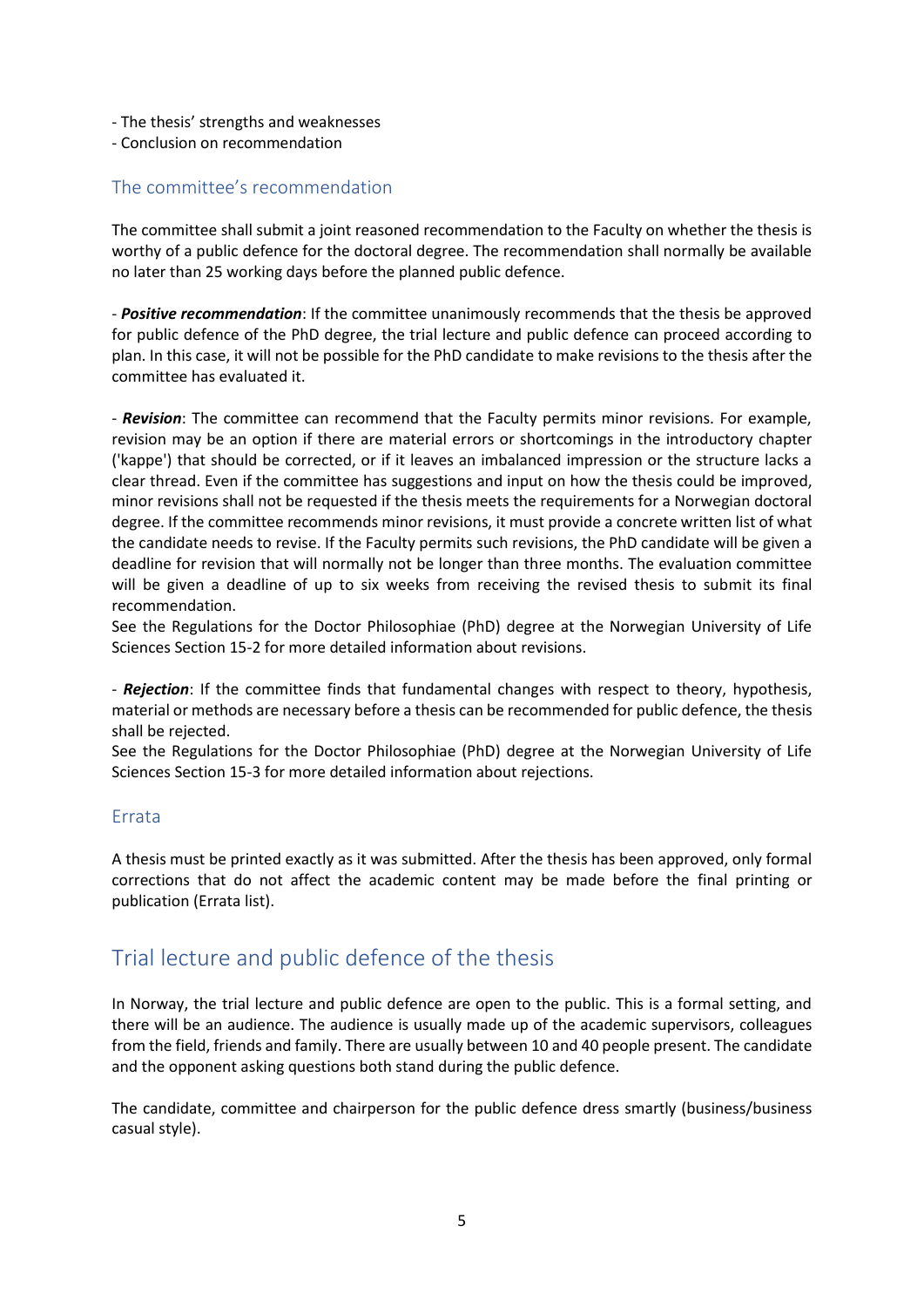The chairperson, committee and candidate will enter and leave the room in procession for both the trial lecture and the public defence.

#### Trial lecture

The trial lecture is an independent part of the doctoral exam. The candidate must pass the trial lecture before the public defence of the thesis can take place. The committee must therefore evaluate the trial lecture immediately after it has been held and state whether or not the candidate has passed.

The purpose of the trial lecture is to test the candidate's ability to acquire knowledge over and above the topic of the thesis, and his/her ability to communicate this knowledge in a lecture setting. The trial lecture shall last for 45 minutes. The academic level of the lecture shall be adapted to suit master's degree students or students in the final phase of a five-year programme of professional study.

The evaluation committee evaluates the trial lecture using the following criteria:

- The PhD candidate's approach and delimitation of the topic
- How the lecture was structured/organised
- Understanding and maturity
- Presentation technique, including the use of visual aids (such as figures and photos)
- Time frame

The evaluation committee evaluates the trial lecture using the form *NMBU 4.5c Evaluation of the trial lecture and public defence* with guidance from the chairperson.

If the committee decides that the trial lecture does not merit a pass, the grounds for the decision must be stated. See Regulations for the Doctor Philosophiae (PhD) degree at the Norwegian University of Life Sciences Sections 17-1 and 17-3.

The committee and chairperson have no active part to play during the trial lecture.

#### Public defence

The public defence shall take place after the trial lecture has been held and a recommendation to approve it has been made.

Note that each of the opponents will have one opportunity to speak. There is no time limit for the public defence, but the recommended duration is 2–2.5 hours in total (including a 30-minute presentation by the candidate). The first opponent is expected to take slightly longer than the second opponent.

Together, the two opponents should discuss the entire thesis. It is important that all parts of the thesis are discussed (the introductory chapter and all the articles), but both opponents can discuss the same parts.

The public defence starts with the chairperson welcoming the audience and giving a brief account of the submission, the evaluation of the thesis and the assessment of the trial lecture. The PhD candidate is then called on to present his or her work.

The candidate explains the purpose and results of the doctoral work. The presentation takes approximately 30 minutes.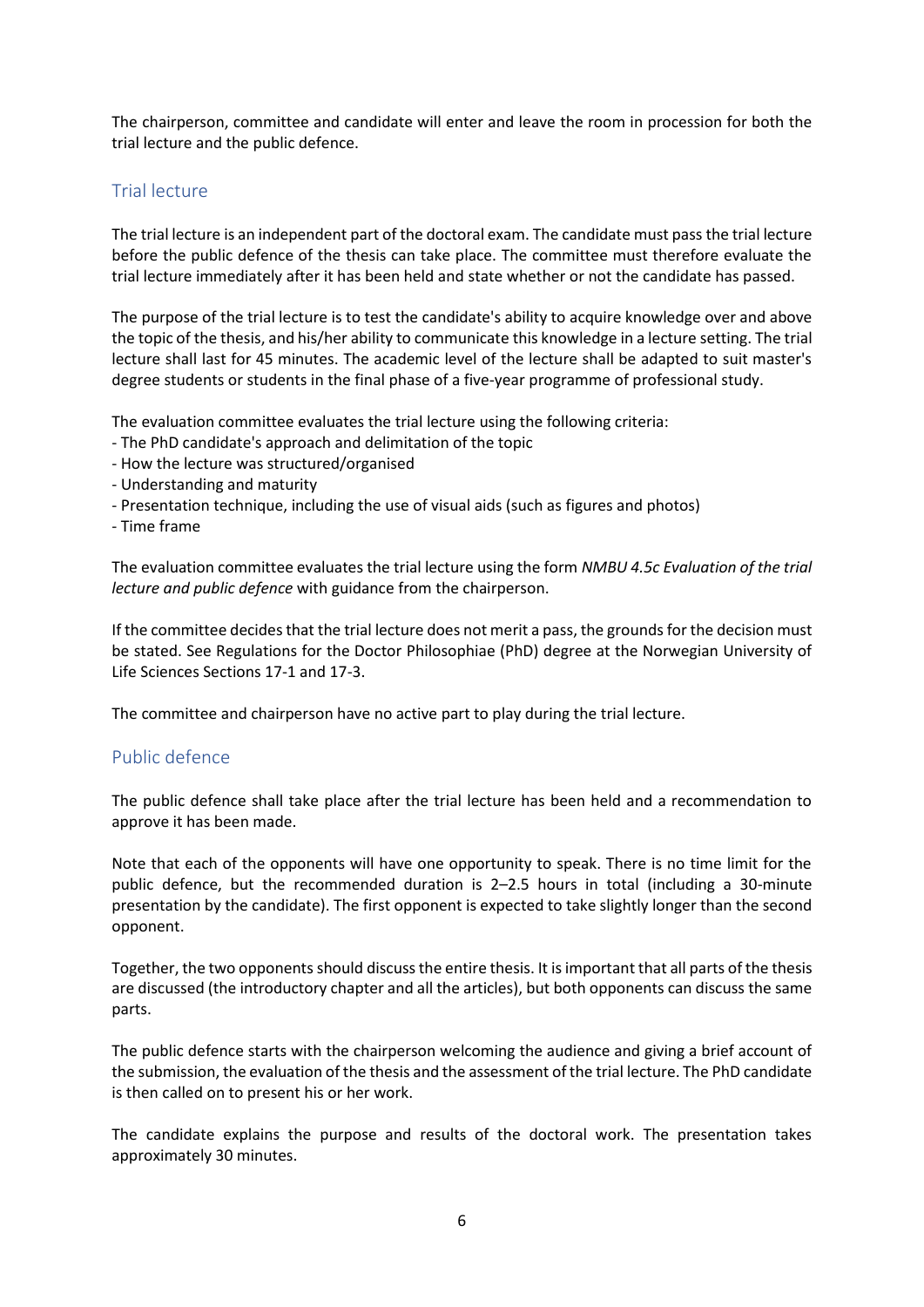The chairperson then calls upon the first opponent. Once the first opponent has finished, the chairperson will normally announce an informal break of 10-15 minutes before the public defence continues.

After the break, the chairperson calls upon the second opponent.

After both opponents have concluded their questioning, members of the audience will have an opportunity to comment *ex auditorio*. There are rarely any comments.

The public defence shall be a scholarly discussion between the opponents and the PhD candidate on the formulation of research questions, the methodological, empirical and theoretical basis of the thesis, and the documentation and form of presentation. Particular emphasis should be placed on testing the tenability of important conclusions drawn by the candidate in his/her thesis.

The questions the opponents choose to pursue need not be limited to those discussed in the committee's statement on the thesis.

The committee submits a recommendation to the Faculty in which it evaluates the level of the thesis in relation to the international standard in the field and concludes on the question of whether the public defence is approved or not approved. If the public defence is not approved, grounds must be given for the decision.

The committee shall submit its evaluation of the public defence using form *NMBU 4.5c Evaluation of the trial lecture and public defence*.

Section 19(3) of the Regulations for the Doctor Philosophiae (PhD) degree at the Norwegian University of Life Sciences Section applies if the public defence is not approved.

# Digital trial lecture and public defence

The trial lecture and public defence may take place digitally in whole or in part (hybrid solution) if physical presence is not a possibility. If a hybrid solution is chosen, the candidate, the chairperson of the public defence and the third opponent will usually be present in person along with a small audience and technical support staff for the digital transfer (streaming). The audience will also be given an opportunity to participate via a digital platform. The digital Zoom room consists of the public defence room and the discussion room.

A technical rehearsal will be organised no later than one week before the date of the public defence.

#### Digital trial lecture

The chairperson informs the audience about the rules for participating. The chairperson then introduces the candidate, who gives his/her trial lecture (45 minutes).

After the trial lecture, there will be a break of about 30 minutes. The committee must evaluate the trial lecture and approve it before the public defence can go ahead.

#### Digital defence of the thesis